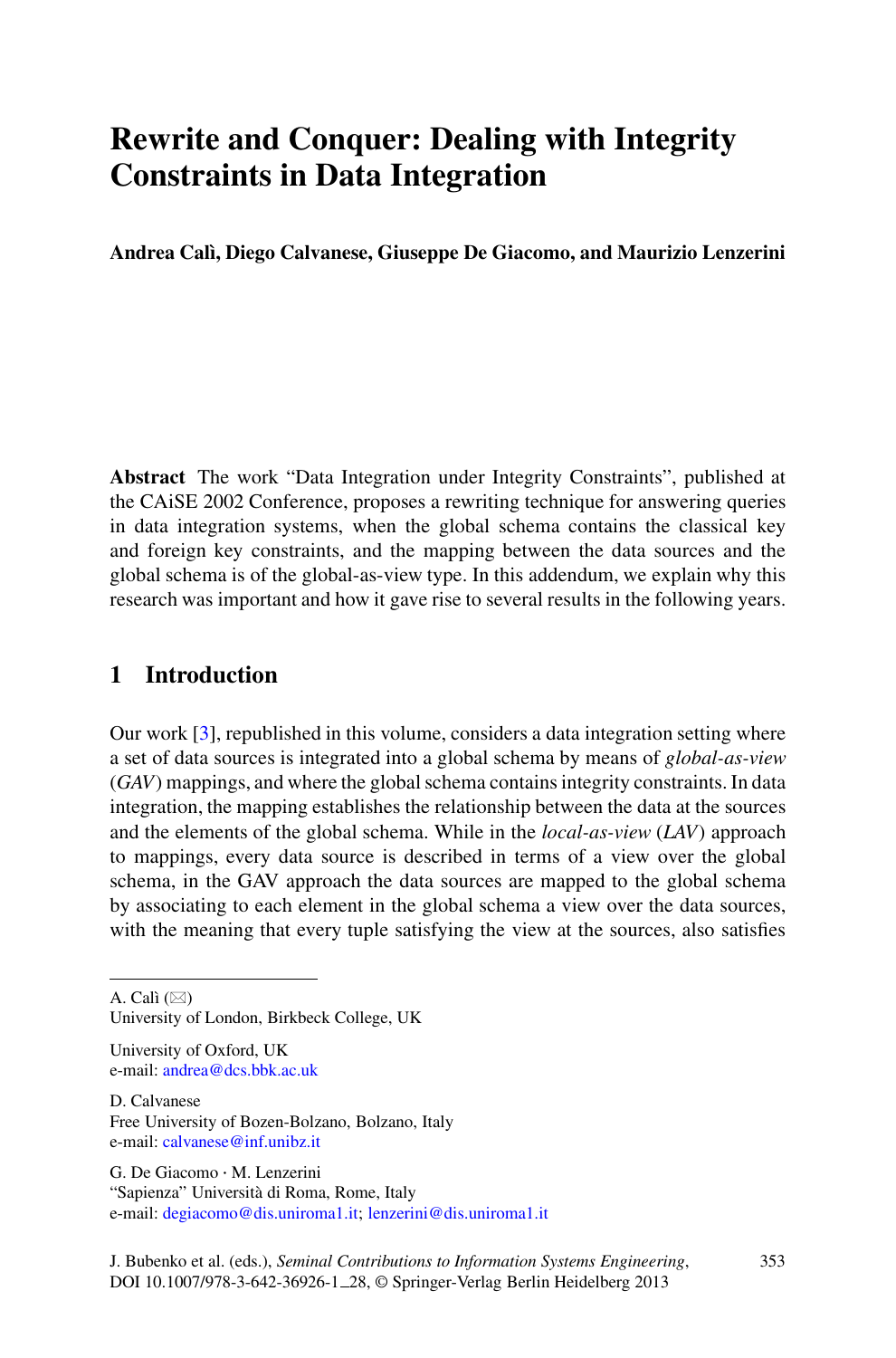the element of the global schema in the virtual global database. On the other hand, the global schema provides a common representation for the domain of interest, and including integrity constraints is important if we aim at modeling the domain of interest with reasonable expressive power. Indeed, integrity constraints are the obvious means to express rules corresponding to semantic conditions characterizing the domain.

Referring to the setting described above, the paper addresses one of the most important problems in the design of a data integration system, namely, the definition of the method for computing the answer to queries posed in terms of the global schema. The integrity constraints considered in the paper are key and foreign key constraints, which are very popular mechanisms for adding semantics to a plain relational database schema. The challenge posed by the considered setting derives exactly from the presence of such integrity constraints. The query answering algorithm should compute the answer to queries by taking into account not only the data and the mapping, but also the facts implied by the constraints in the global schema.

The first contribution in the paper was to show that, when the global schema contains key and foreign key constraints, the semantics of the data integration system is best described in terms of a set of databases, rather than a single one, and this implies that query processing is intimately connected to the notion of querying incomplete databases. As a simple example, suppose that a foreign key constraint in the global schema asserts that every value of attribute  $\Lambda$  of relation  $r$ should appear in the (unary) key K of relation s, and assume that the data retrieved from the sources through the mappings do not satisfy this constraints, i.e., there is a value *a* in  $r[A]$  that does not appear in position (attribute) K in any tuple of *s*. How do we interpret the semantics of the data integration system in this case? One option would be to consider the whole system incorrect, and not even try to answer queries, which is obviously unacceptable. Another option is to interpret the absence of the tuple in s as a form of incompleteness, and consider as possible global databases every global database that has a new tuple **t** in s such that  $t[K] = a$ . To account for incompleteness, given a query q, we should make sure that we answer q by computing the tuples that satisfy the query in every possible database, i.e, the so-called *certain answers* to q. This is exactly the approach adopted in the paper.

The second contribution of the paper was to propose a specific method to answer conjunctive queries posed to the global schema in the case of GAV mappings, and with key and foreign key constraints in the global schema. The method is based on a rewriting technique. A conjunctive query  $q$  is first rewritten into a union of conjunctive queries  $q'$  taking into account the integrity constraints in the global schema, and then  $q'$  is rewritten, taking into account the mapping, into a query  $q''$  to be evaluated at the sources. The correctness of the method was proved by showing that the algorithm computes exactly the set of certain answers to the original query q. It is important to note that the query  $q''$  is a first-order query over the data sources, and therefore the query answering algorithm runs in polynomial time (actually, in  $AC<sup>0</sup>$ ) with respect to data complexity, i.e., with respect to the size of data at the sources.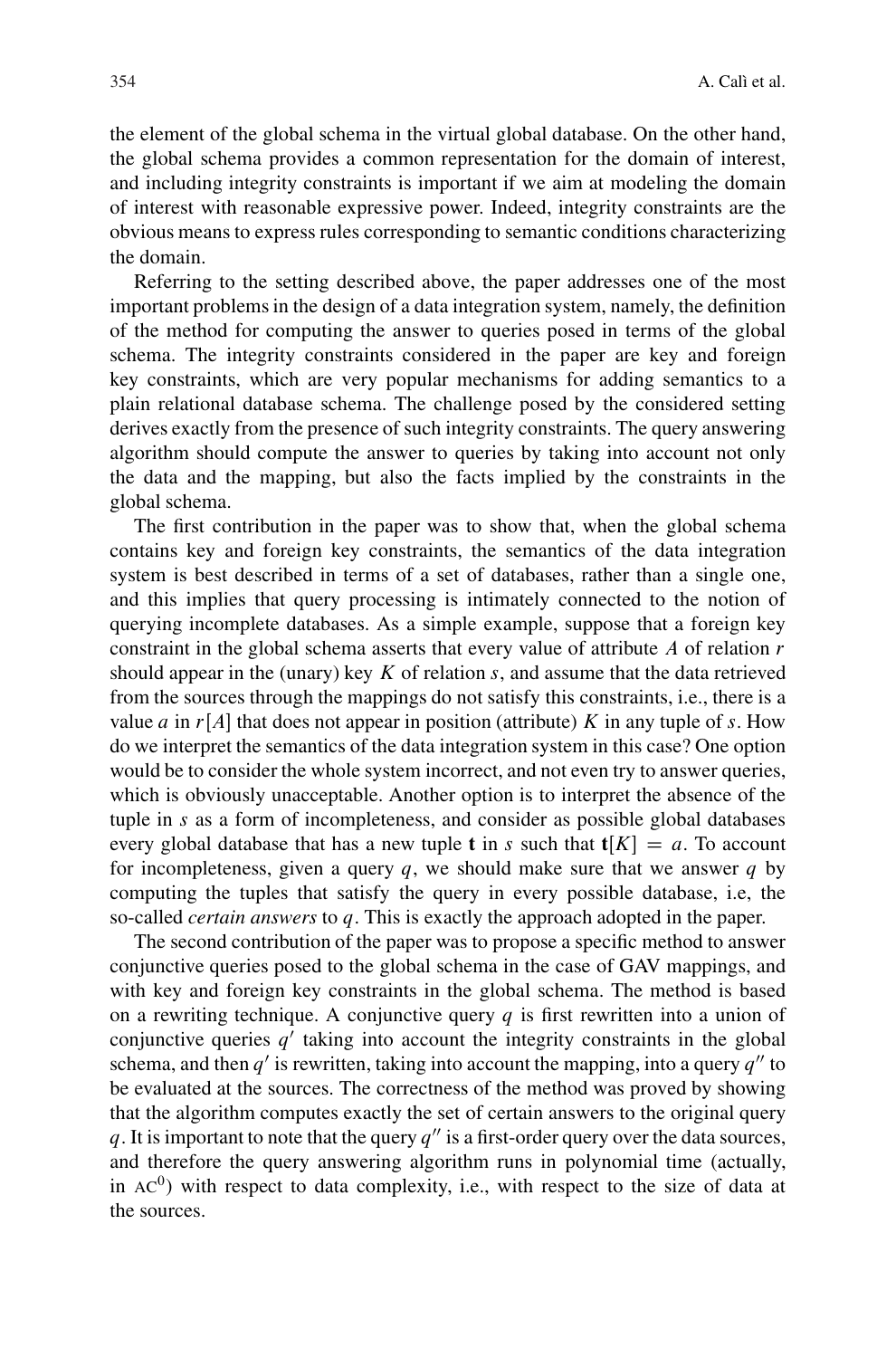In the following, we first place these results in the historical context of research in data integration, and highlight then two lines of research resulting from our work: approaches based on rewriting queries into efficiently evaluable first-order queries, and approaches aiming at tractable query answering by resorting to Datalog.

# **2 Historical Perspective**

At the time of CAiSE 2002, the research on data integration was very active [\[17\]](#page-6-0). However, most of the contributions were based on the LAV approach, and only some of them considered the presence of integrity constraints in the global schema [\[17\]](#page-6-0). As for the GAV approach, there was the common belief that query answering is somehow trivial, because, at least in principle, a simple unfolding strategy suffices: substitute every atom  $\alpha$  of the query with the source query associated to  $\alpha$  by the mapping. Obviously, if the views over the sources are first-order queries, the query to be sent to the sources is also first-order, and the complexity of the whole process is  $AC<sup>0</sup>$  in data complexity. While this is true for the case of GAV without constraints, our work in [\[3\]](#page-5-0) demonstrates that the presence of integrity constraints in the global schema, even of a very basic form, may change the picture considerably: key and foreign key constraints introduce a form of incomplete information in the system, and such incompleteness must be reasoned upon during query answering, which cannot be reduced to simple mapping-based unfolding.

A few months after CAiSE 2002, a seminal paper on data exchange, namely [\[11\]](#page-5-1), was presented at ICDT 2003. *Data exchange* is a form of information integration where the emphasis is on transferring data from a source to a target database according to a set of mappings. Thus, differently from data integration, where the global database can be virtual, in data exchange the main task is to use the mappings to materialize a database starting from the source data. The work in [\[11\]](#page-5-1) illustrates the importance of the *chase* for data exchange. The chase is a fixpoint algorithm enforcing implication of data dependencies over an incomplete database. Since mappings can be expressed as special dependencies, namely, *tuple-generating dependencies*, the chase turns out to be the right tool to exchange data from the source to the target. Now, if the target schema includes integrity constraints, depending on the form of such constraints, the chase may not terminate. For this reason, [\[11\]](#page-5-1) introduced a specific form of target constraints, namely, *weakly-acyclic tuple-generating dependencies*, for which the chase terminates, so that a correct target database can be computed by chasing source data with respect to both the mappings and the integrity constraints in the target schema.

Unfortunately, this algorithm does not work in the case of key and foreign key constraints: indeed, in the presence of such constraints, and in particular when the foreign keys are cyclic, the chase might not terminate. We believe that one of the merits of [\[3\]](#page-5-0) was to show an alternative way to treat integrity constraints in the global schema with respect to a chase-based algorithm, namely via *rewriting*. Our work also indicated that classes of practically relevant integrity constraints, that cannot be treated by the chase, can still be taken into account in data integration.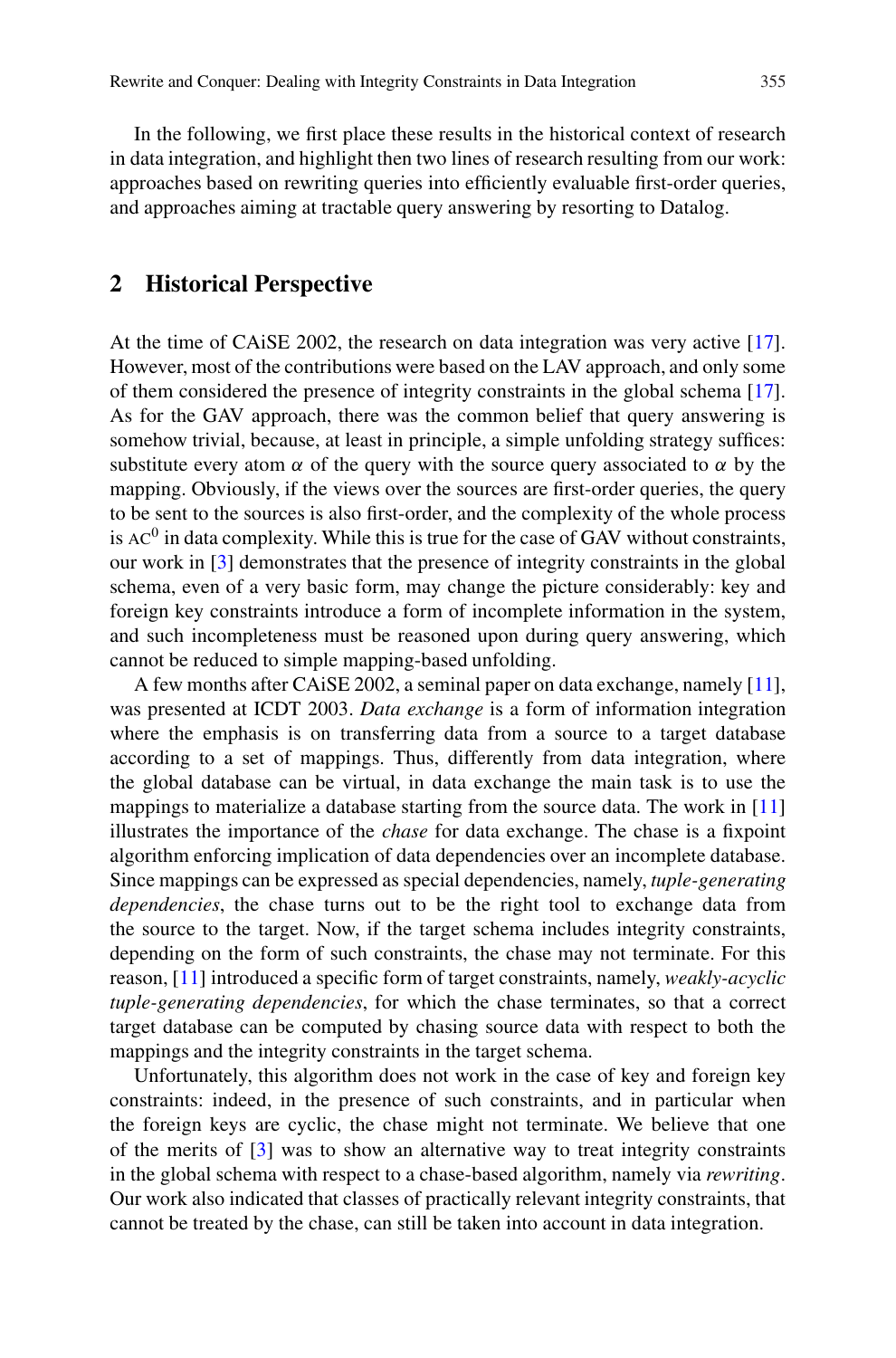In the next two sections, we discuss two lines of research following the approach and the methodology presented in [\[3\]](#page-5-0). Section [3](#page-3-0) describes the efforts to single out new classes of integrity constraints that can be dealt with by means of first-order rewriting algorithms. Section [4](#page-4-0) reports on recent research work on incorporating the constraints considered in [\[3\]](#page-5-0) in Datalog-like languages for expressing the global schema.

#### <span id="page-3-0"></span>**3 First-Order Rewritability**

One line of research deriving from our work [\[3\]](#page-5-0) has been concerned with identifying classes of languages to express constraints over the global-schema that allow for computing certain answers with an approach based on rewriting. The key feature of this approach is that the constraints are taken into account by *rewriting*, independently of the underlying data, the given query q into a new query  $q_r$  that can be *expressed in first-order logic.* Hence  $q_r$  can be unfolded and evaluated by a standard relational database engine. This property of an integrity constraint language is what later became known as *first-order rewritability* of query answering [\[8\]](#page-5-2), and it has been investigated intensively in the setting of ontology languages.

First-order rewritability imposes strict conditions on the expressive power of the underlying constraint/ontology language. It has led to the development of the *DL-Lite* family of lightweight ontology languages [\[8\]](#page-5-2). On the one hand, for the logics of this family conjunctive query answering is first-order rewritable. On the other hand, such logics are tightly connected to conceptual modeling formalisms, and can indeed capture the most important modeling features of UML class diagrams and Entity-Relationship diagrams, as well as constructs that are part of the OWL standard [\[1,](#page-5-3) [7\]](#page-5-4). An exception are covering constraints, which require disjunction to be represented, and lead to query answering that is coNP-hard in data complexity, hence not first-order rewritable [\[9\]](#page-5-5). Interestingly, first-order rewritability does not impose any form of acyclicity on the set of constraints. Hence, the logics of the *DL-Lite* family depart from the constraint languages adopted in data-exchange to ensure finiteness of the chase (but see also Sect. [4\)](#page-4-0).

First-order rewritability per se does not guarantee overall efficiency of query answering. In general, rewritings expressed as unions of conjunctive queries [\[8\]](#page-5-2) may be very large (in the worst case exponential in the size of the original query), and hence not manageable by the DBMS engine. Experiments have shown that such a blowup typically occurs in real-world scenarios. This triggered the development of alternative rewriting techniques [\[14,](#page-6-1) [18,](#page-6-2) [21\]](#page-6-3), whose focus has been on the reduction of the size of generated queries. These techniques produce rewritings that in many cases are polynomial, however the worst-case complexity is still exponential. The technique proposed in [\[12\]](#page-5-6) produces worst-case polynomial rewritings at the cost of significantly complicating their structure, so that their execution is likely to suffer from poor performance [\[13\]](#page-5-7). An alternative, so called *combined*, approach has also been developed [\[15\]](#page-6-4), in which the original data is first expanded with respect to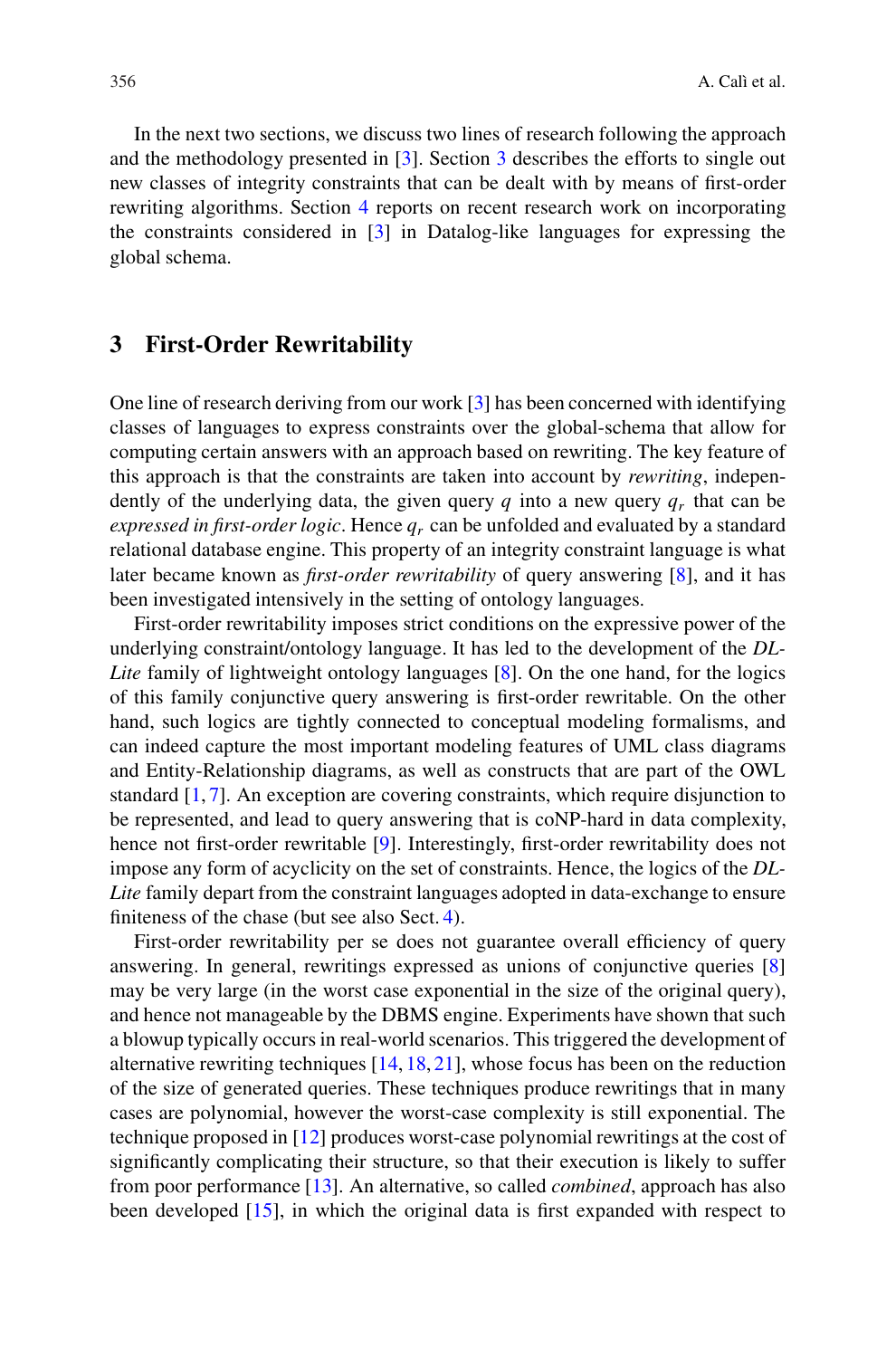the constraints/ontology (cf. Sect. [4\)](#page-4-0), and then a rewritten query is executed over this expanded data. This allows for keeping the rewriting both small and efficiently executable, offering good performance at query time. However, it might not be applicable in those settings where no direct control over the data sources is granted, e.g., in data integration scenarios. Current research is investigating approaches in which a holistic view of the query answering/integration system is taken, that considers together with the constraints/ontology expressed at the global level, also the dependencies coming from the data sources and/or induced by the mappings, to optimize the overall query answering process [\[10,](#page-5-8) [19,](#page-6-5) [20\]](#page-6-6).

# <span id="page-4-0"></span>**4 Datalog-Based Approach: Tractable Query Answering**

Our work [\[3\]](#page-5-0), which deals with "traditional" key and foreign key constraints, was the starting point of several studies on more general constraint languages. Datalog, in particular, has been used as a paradigmatic query language for over three decades, and can be naturally adopted in data integration. Datalog has some limits in modeling ontologies, which can be overcome with the introduction of existential quantification in the rule heads; this way, rules become *tuple-generating dependencies (TGDs)*. Unfortunately, checking the entailment of a ground fact by a database (set of ground facts) and a set of TGDs is undecidable. The Datalog $\pm$ family of languages [\[4\]](#page-5-9) naturally extends [\[3\]](#page-5-0) by proposing several TGD-based languages based on restrictions on the form of TGD bodies, so as to ensure decidability of query answering, and in some case tractability in data complexity. The two main decidability paradigms in Datalog<sup> $\pm$ </sup> are *guardedness* and *stickiness*, which we briefly discuss below. Notice that, following the approach of our paper [\[3\]](#page-5-0), none of the Datalog<sup> $\pm$ </sup> languages guarantees the finiteness of the chase, which – we believe – is a necessary premise to ensure sufficient expressive power.

Guardedness is a well-known property of first-order theories that guarantees decidability. *Guarded TGDs* [\[4\]](#page-5-9), or *guarded Datalog*<sup> $\pm$ </sup>, have been inspired by this notion, and offer PTIME data complexity of query answering. *Linear TGDs*, or *linear Datalog*<sup> $\pm$ </sup>, are a less expressive extension of the keys and foreign keys of [\[3\]](#page-5-0), which enjoys better computational properties that guarded Datalog<sup> $\pm$ </sup>; in particular, linear Datalog<sup> $\pm$ </sup> is first-order rewritable, with a technique analogous to that of [\[3\]](#page-5-0). Extension of guarded Datalog<sup> $\pm$ </sup> include the addition of stratified negation, and a relaxation of guardedness that defines *weakly-guarded Datalog*<sup> $\pm$ </sup> [\[6\]](#page-5-10).

Stickiness is a completely different paradigm from guardedness, and it has been designed with the aim of devising a first-order rewritable Datalog<sup>±</sup> language. *Sticky sets of TGDs*, or *sticky Datalog*˙ [\[6\]](#page-5-10), are defined by an easily testable syntactic condition, and are obviously first-order rewritable. Extension of sticky Datalog $\pm$ are also studied in [\[6\]](#page-5-10).

To achieve better expressive power, some works extend  $\text{Database}^{\pm}$  with so-called negative constraints [\[6\]](#page-5-10) and *equality-generating dependencies* [\[5\]](#page-5-11), the latter obviously extending the key constraints in our original work [\[3\]](#page-5-0).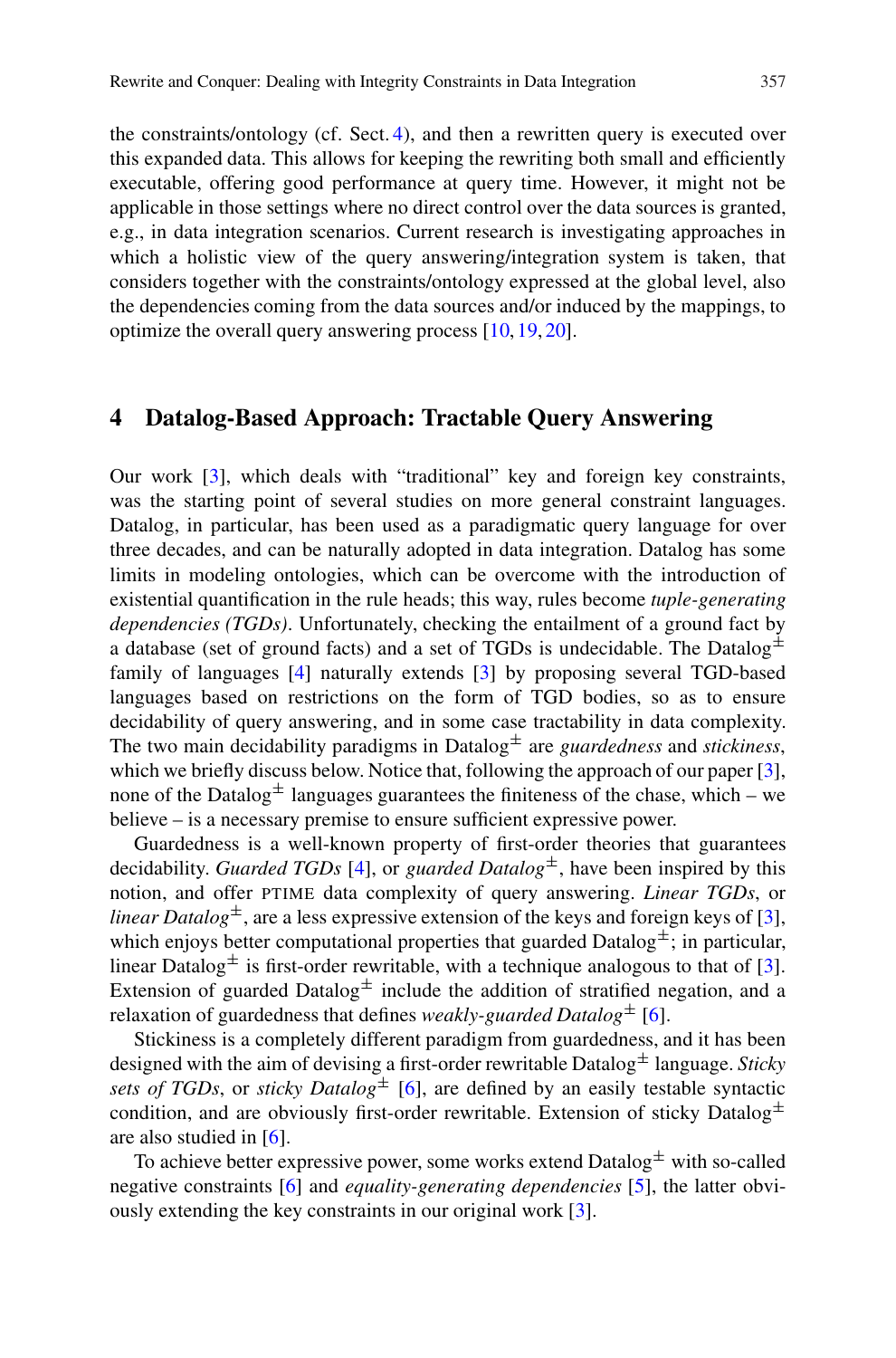Datalog $\pm$  languages have found several applications; without the restriction of chase termination, their expressive power allows for capturing several ontology languages. Interestingly, the work [\[16\]](#page-6-7) unites the notions of chase termination and guardedness in a single language.

Other works propose semantic characterizations of sets of TGDs, with emphasis on rewriting. The work [\[2\]](#page-5-12) defines the notion of *finite unification set*, that is, a set of TGDs that is first-order rewritable by means of a backward-chaining unification algorithm. Rewritability, introduced by us in data integration under integrity constraints in [\[3\]](#page-5-0), remains a crucial notion for reasons of efficiency of query answering.

**Acknowledgements** We acknowledge the support of the EU through the large-scale integrating project (IP) Optique (Scalable End-user Access to Big Data), grant agreement n. $\sim$ FP7-318338.

# **References**

- <span id="page-5-3"></span>1. A. Artale, D. Calvanese, R. Kontchakov, and M. Zakharyaschev. The *DL-Lite* family and relations. *J. of Artificial Intelligence Research*, 36:1–69, 2009.
- <span id="page-5-12"></span>2. J.-F. Baget, M. Leclère, M.-L. Mugnier, and E. Salvat. On rules with existential variables: Walking the decidability line. *Artificial Intelligence*, 175(9–10):1620–1654, 2011.
- <span id="page-5-0"></span>3. A. Cal`ı, D. Calvanese, G. De Giacomo, and M. Lenzerini. Data integration under integrity constraints. In *Proc. of CAiSE 2002*, volume 2348 of *LNCS*, pages 262–279. Springer, 2002.
- <span id="page-5-9"></span>4. A. Calì, G. Gottlob, T. Lukasiewicz, B. Marnette, and A. Pieris. Datalog $+/-$ : A family of logical knowledge representation and query languages for new applications. In *Proc. of LICS 2010*, pages 228–242, 2010.
- <span id="page-5-11"></span>5. A. Cal`ı, G. Gottlob, G. Orsi, and A. Pieris. On the interaction of existential rules and equality constraints in ontology querying. In *Correct Reasoning*, pages 117–133, 2012.
- <span id="page-5-10"></span>6. A. Cal`ı, G. Gottlob, and A. Pieris. Towards more expressive ontology languages: The query answering problem. *Artificial Intelligence*, 193:87–128, 2012.
- <span id="page-5-4"></span>7. D. Calvanese, G. De Giacomo, D. Lembo, M. Lenzerini, A. Poggi, M. Rodríguez-Muro, and R. Rosati. Ontologies and databases: The *DL-Lite* approach. In S. Tessaris and E. Franconi, editors, *Semantic Technologies for Informations Systems – 5th Int. Reasoning Web Summer School (RW 2009)*, volume 5689 of *LNCS*, pages 255–356. Springer, 2009.
- <span id="page-5-2"></span>8. D. Calvanese, G. De Giacomo, D. Lembo, M. Lenzerini, and R. Rosati. Tractable reasoning and efficient query answering in description logics: The *DL-Lite* family. *J. of Automated Reasoning*, 39(3):385–429, 2007.
- <span id="page-5-5"></span>9. D. Calvanese, G. De Giacomo, D. Lembo, M. Lenzerini, and R. Rosati. Data complexity of query answering in description logics. *Artificial Intelligence*, 195:335–360, 2013.
- <span id="page-5-8"></span>10. F. Di Pinto, D. Lembo, M. Lenzerini, R. Mancini, A. Poggi, R. Rosati, M. Ruzzi, and D. F. Savo. Optimizing query rewriting in ontology-based data access. In *Proc. of EDBT 2013*, 2013.
- <span id="page-5-1"></span>11. R. Fagin, P. G. Kolaitis, R. J. Miller, and L. Popa. Data exchange: Semantics and query answering. In *Proc. of ICDT 2003*, pages 207–224, 2003.
- <span id="page-5-6"></span>12. G. Gottlob and T. Schwentick. Rewriting ontological queries into small nonrecursive Datalog programs. In *Proc. of KR 2012*, pages 254–263, 2012.
- <span id="page-5-7"></span>13. S. Kikot, R. Kontchakov, V. Podolskii, and M. Zakharyaschev. Long rewritings, short rewritings. In *Proc. of DL 2012*, volume 846 of *CEUR,* [ceur-ws.org,](http://ceur-ws.org) 2012.